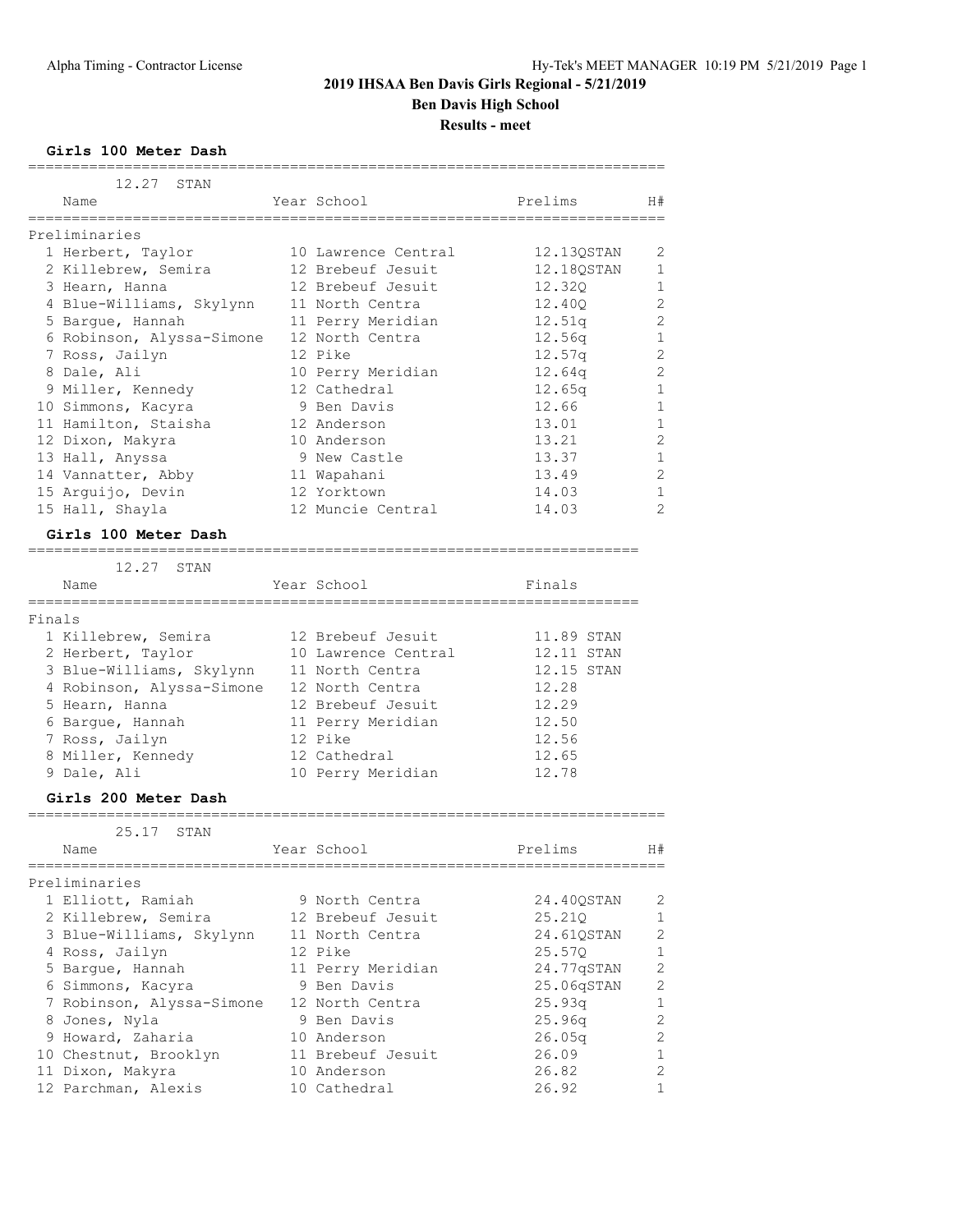| Girls 200 Meter Dash  |                   |       |              |
|-----------------------|-------------------|-------|--------------|
| 13 Henson, Joi        | 10 Lawrence North | 27.09 | $\mathbf{1}$ |
| 14 Stigleman, Calli   | 11 Jay County     | 27.69 | 2            |
| 15 Vannatter, Abby    | 11 Wapahani       | 27.71 | -1           |
| 16 Sims-Jones, Garynn | 9 Muncie Central  | 28.02 | -1           |

#### **Girls 200 Meter Dash**

======================================================================

|        | 25,17 STAN                |                   |            |
|--------|---------------------------|-------------------|------------|
|        | Name                      | Year School       | Finals     |
|        |                           |                   |            |
| Finals |                           |                   |            |
|        | 1 Killebrew, Semira       | 12 Brebeuf Jesuit | 24.05 STAN |
|        | 2 Blue-Williams, Skylynn  | 11 North Centra   | 24.21 STAN |
|        | 3 Elliott, Ramiah         | 9 North Centra    | 24.50 STAN |
|        | 4 Barque, Hannah          | 11 Perry Meridian | 24.60 STAN |
|        | 5 Robinson, Alyssa-Simone | 12 North Centra   | 24.73 STAN |
|        | 6 Simmons, Kacyra         | 9 Ben Davis       | 24.81 STAN |
|        | 7 Ross, Jailyn            | 12 Pike           | 24.98 STAN |
| 8      | Howard, Zaharia           | 10 Anderson       | 25.70      |
|        | 9 Jones, Nyla             | 9 Ben Davis       | 26.06      |

#### **Girls 400 Meter Dash**

=========================================================================

| 57.38 STAN                 |                     |            |                |
|----------------------------|---------------------|------------|----------------|
| Name                       | Year School         | Finals     | H#             |
| 1 Elliott, Ramiah          | 9 North Centra      | 54.65 STAN | 2              |
| 2 Herbert, Taylor          | 10 Lawrence Central | 56.80 STAN | $\overline{2}$ |
| 3 Hunter, Iyanla           | 12 Perry Meridian   | 56.91 STAN | 2              |
| 4 Barlow, Kennedy          | 12 Lawrence North   | 59.59      | 2              |
| 5 Shannon, Kinsey          | 10 Jay County       | 1:00.82    | $\mathfrak{D}$ |
| 6 Cole, Monyae             | 12 Ben Davis        | 1:00.91    | $\mathfrak{D}$ |
| 7 Dessauer, Amelia         | 11 Chatard          | 1:01.15    | 2              |
| 8 Ludington, Carol         | 9 Lawrence North    | 1:01.89    |                |
| 9 Hamilton-Ragsdale, Sydne | 12 Chatard          | 1:02.29    |                |
| 10 Eason, Kamryn           | 11 Mt. Vernon (     | 1:03.08    | $\mathfrak{D}$ |
| 11 Brelage, Ashleigh       | 10 Delta            | 1:03.32    |                |
| 12 Robinson, Anisha        | 9 Ben Davis         | 1:03.45    |                |
| 13 Spence, Sophia          | 12 Union City       | 1:03.91    |                |
| 14 Awosanya, Modupe        | 9 Southport         | 1:06.06    |                |
| -- Barque, Hannah          | 11 Perry Meridian   | DNF        | 2              |

#### **Girls 800 Meter Run**

======================================================================

| $2:16.24$ STAN         |                   |                |
|------------------------|-------------------|----------------|
| Name                   | Year School       | Finals         |
| 1 Stanhope, Elizabeth  | 12 Pike           | $2:11.84$ STAN |
| 2 Dean, Grace          | 12 Lawrence North | 2:18.69        |
| 3 Greer, Sarah         | 12 Lawrence North | 2:19.61        |
| 4 Sorensen, Amberleigh | 11 Yorktown       | 2:23.40        |
| 5 Gantz, Alex          | 9 Chatard         | 2:24.77        |
| 6 Hodges, Mary         | 9 Pike            | 2:25.54        |
| 7 Stickel, Miranda     | 11 Chatard        | 2:26.40        |
| 8 Boyd, Adrianna       | 11 North Centra   | 2:28.85        |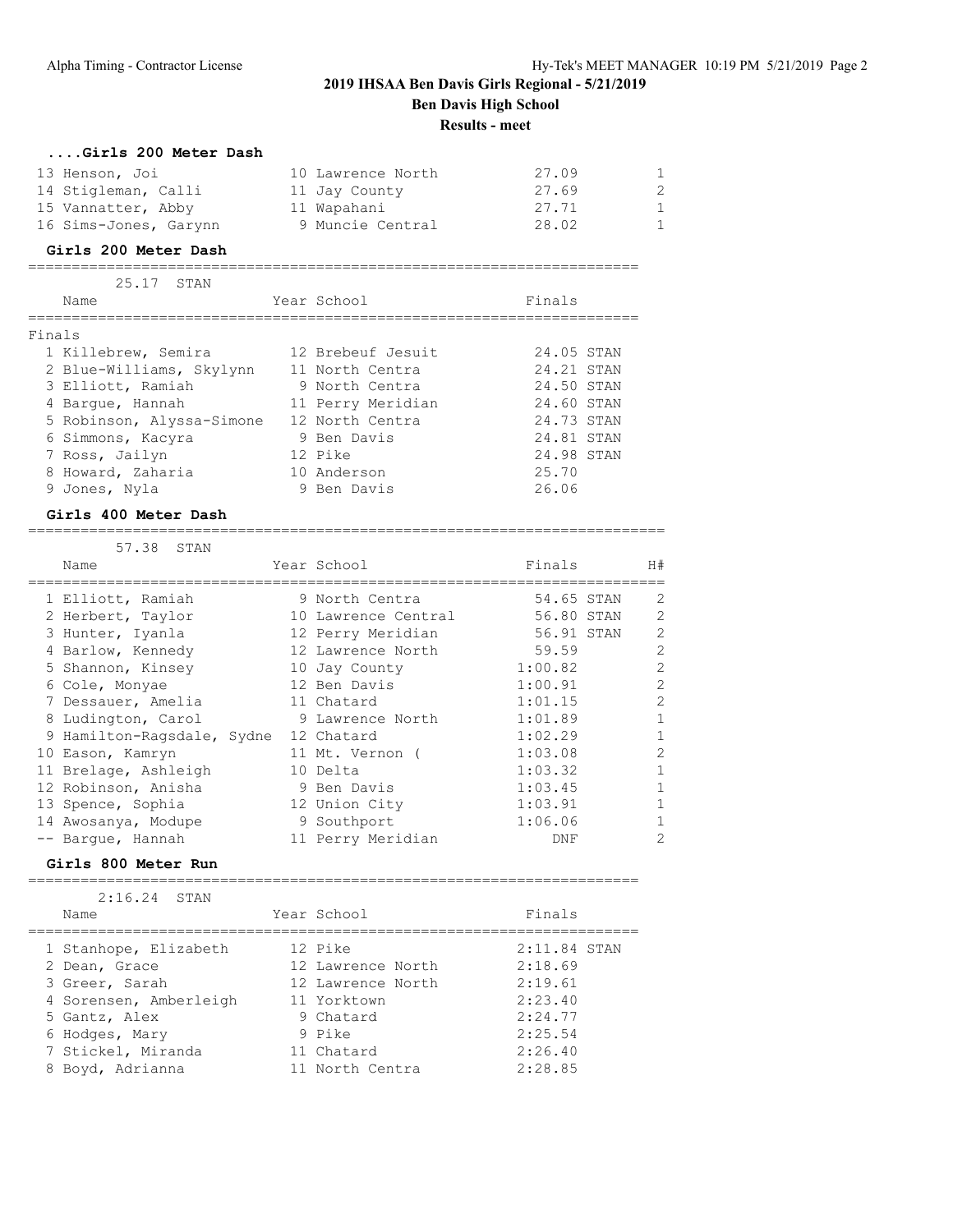#### **....Girls 800 Meter Run**

| 9 Merrill, Courtney  | 12 Speedway       | 2:28.98 |
|----------------------|-------------------|---------|
| 10 Beckham, Gabby    | 11 Monroe Central | 2:29.83 |
| 11 Fugiett, Sophia   | 10 Jay County     | 2:31.47 |
| 12 Judy, Mariah      | 12 Ben Davis      | 2:31.93 |
| 13 Baldwin, Ella     | 10 Winchester C   | 2:36.05 |
| 14 Jackson, Adrianne | 9 North Centra    | 2:37.07 |
| 15 Rich, Paige       | 12 Lapel          | 2:38.99 |

#### **Girls 1600 Meter Run**

======================================================================

| 5:02.82 STAN        |                      |              |
|---------------------|----------------------|--------------|
| Name                | Year School          | Finals       |
|                     |                      |              |
| 1 Wehrle, Mariah    | 11 Ritter            | 4:59.66 STAN |
| 2 Carr, Gracie      | 11 Cathedral         | 5:15.85      |
| 3 O'Donnell, Katie  | 12 Brebeuf Jesuit    | 5:18.14      |
| 4 Keesling, Leah    | 11 Randolph Southern | 5:22.69      |
| 5 Cox, Bailey       | 10 New Castle        | 5:28.19      |
| 6 Gruber, Jenna     | 10 Ritter            | 5:28.21      |
| 7 Simmons, Zoe      | 11 Brebeuf Jesuit    | 5:31.93      |
| 8 Burgin, Katie     | 11 Lawrence North    | 5:34.96      |
| 9 Spurgeon, Triniti | 12 Perry Meridian    | 5:35.46      |
| 10 Mervar, Lauren   | 10 Perry Meridian    | 5:42.87      |
| 11 Knott, Jaci      | 9 Wes-Del            | 5:43.96      |
| 12 Ricker, Laney    | 9 Pendleton Heights  | 5:44.85      |
| 13 Taylor, Nia      | 12 Pike              | 5:46.10      |
| 14 Grider, Gabby    | 12 Lawrence North    | 5:52.11      |
| 15 Baldwin, Ella    | 10 Winchester C      | 6:01.48      |
| -- Fugiett, Sophia  | 10 Jay County        | DNF          |

#### **Girls 3200 Meter Run**

======================================================================

| 10:51.56 STAN          |                      |          |
|------------------------|----------------------|----------|
| Name                   | Year School          | Finals   |
| 1 Keller, Madeline     | 9 Brebeuf Jesuit     | 10:59.10 |
| 2 Wehrle, Mariah       | 11 Ritter            | 11:01.89 |
| 3 Wehrle, Mary Anna    | 11 Ritter            | 11:03.45 |
| 4 Ricks, Kate          | 12 Brebeuf Jesuit    | 11:07.37 |
| 5 Baker, Ellen         | 10 North Centra      | 11:27.36 |
| 6 McKinney, Audrey     | 11 Cathedral         | 11:28.15 |
| 7 Hastings, Ashlyn     | 12 Covenant Chr      | 11:50.00 |
| 8 Velez, Jessica       | 11 Pike              | 11:55.49 |
| 9 Robles, Makayla      | 9 Delta              | 12:00.70 |
| 10 Jones, Katie        | 9 Pendleton Heights  | 12:08.10 |
| 11 Mervar, Lauren      | 10 Perry Meridian    | 12:11.69 |
| 12 Frederick, Adrianna | 11 Southport         | 12:12.96 |
| 13 Hays, Riley         | 12 Pendleton Heights | 12:19.33 |
| 14 Hudson, Isabelle    | 11 Lawrence North    | 12:25.91 |
| 15 Hoggatt, Reagan     | 12 Union City        | 12:43.14 |
| 16 Rice, Autumn        | 10 Union (Modoc)     | 12:49.52 |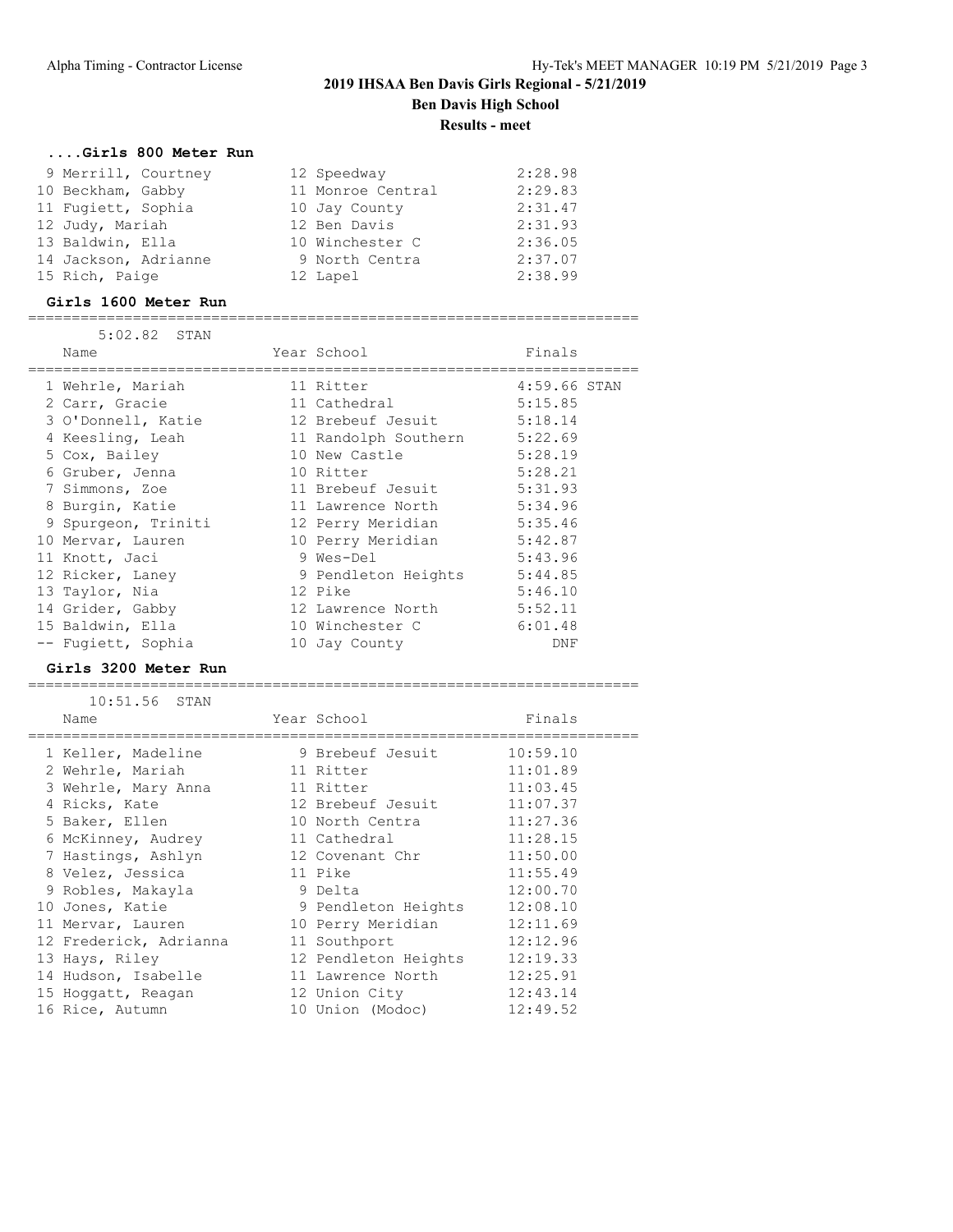**Girls 100 Meter Hurdles**

| 15.00 STAN              |                      |            |                |
|-------------------------|----------------------|------------|----------------|
| Name                    | Year School          | Prelims    | H#             |
|                         |                      |            |                |
| Preliminaries           |                      |            |                |
| 1 Robinson, Chanler     | 11 North Centra      | 14.83QSTAN | $\mathbf{1}$   |
| 2 Parchman, Ayana       | 12 Lawrence Central  | 15.170     | 2              |
| 3 Sakeuh, Patience      | 11 Pendleton Heights | 15.250     | $\overline{c}$ |
| 4 Barnes, Beth          | 12 Chatard           | 15.400     | $\mathbf 1$    |
| 5 Ricker-Hurley, Kamrin | 11 Pike              | 15.33q     | $\overline{2}$ |
| 6 Cooks, Areiahna       | 12 Ben Davis         | 15.54q     | $\mathbf{1}$   |
| 7 Johnson, MaKayla      | 12 Ben Davis         | 16.15q     | $\overline{c}$ |
| 8 Reese, Ailliyah       | 11 Lawrence Central  | 16.44g     | $\overline{c}$ |
| 9 Hunt, Emma            | 11 Covenant Chr      | 16.81q     | $\mathbf{1}$   |
| 10 Walker, Ashlen       | 10 North Centra      | 17.01      | $\mathbf{1}$   |
| 11 Witham, Joslynn      | 11 Blue River Valley | 17.29      | $\overline{2}$ |
| 12 Benter, Abby         | 10 Jay County        | 17.36      | $\overline{2}$ |
| 13 Conway, Nyah         | 11 Cathedral         | 17.48      | $\mathbf{1}$   |
| 14 McIntosh, Sayla      | 10 Muncie Central    | 17.53      | $\mathbf{2}$   |
| 15 Hoeppner, Vivian     | 12 Mt. Vernon (      | 18.04      | $\mathbf{1}$   |
| 16 Zickgraf, Ashtyn     | 9 Wapahani           | 18.21      |                |

#### **Girls 100 Meter Hurdles**

#### ======================================================================

| 15.00 STAN              |                      |            |
|-------------------------|----------------------|------------|
| Name                    | Year School          | Finals     |
| Finals                  |                      |            |
| 1 Robinson, Chanler     | 11 North Centra      | 14.64 STAN |
| 2 Parchman, Ayana       | 12 Lawrence Central  | 14.92 STAN |
| 3 Sakeuh, Patience      | 11 Pendleton Heights | 14.95 STAN |
| 4 Ricker-Hurley, Kamrin | 11 Pike              | 15.06      |
| 5 Barnes, Beth          | 12 Chatard           | 15.28      |
| 6 Cooks, Areiahna       | 12 Ben Davis         | 15.54      |
| 7 Reese, Ailliyah       | 11 Lawrence Central  | 15.73      |
| 7 Johnson, MaKayla      | 12 Ben Davis         | 15.73      |
| 9 Hunt, Emma            | 11 Covenant Chr      | 16.65      |

#### **Girls 300 Meter Hurdles**

#### =========================================================================

| 45.32 STAN           |                      |            |                |
|----------------------|----------------------|------------|----------------|
| Name                 | Year School          | Finals     | H#             |
| 1 Barnes, Beth       | 12 Chatard           | 44.58 STAN | 2              |
| 2 Sakeuh, Patience   | 11 Pendleton Heights | 44.66 STAN | 2              |
| 3 Parchman, Ayana    | 12 Lawrence Central  | 44.79 STAN | 2              |
| 4 Sowinski, Mary Bea | 9 Chatard            | 45.32 STAN | $\overline{2}$ |
| 5 Sanders, Reese     | 9 Cathedral          | 45.38      | $\overline{2}$ |
| 6 Miller, Ja'Niyah   | 11 Pike              | 46.12      | $\overline{2}$ |
| 7 Dale, Ali          | 10 Perry Meridian    | 47.11      | $\overline{2}$ |
| 8 Coleman, Jada      | 12 Ben Davis         | 47.64      | $\overline{2}$ |
| 9 Altman, Marley     | 12 Brebeuf Jesuit    | 48.39      | $\mathbf{1}$   |
| 10 McIntosh, Sayla   | 10 Muncie Central    | 48.69      |                |
| 11 Hunt, Emma        | 11 Covenant Chr      | 49.26      |                |
| 12 Alred, Inaya      | 10 Lawrence North    | 50.48      | 1              |
| 13 Fleming, Kelayjha | 11 Anderson          | 50.57      |                |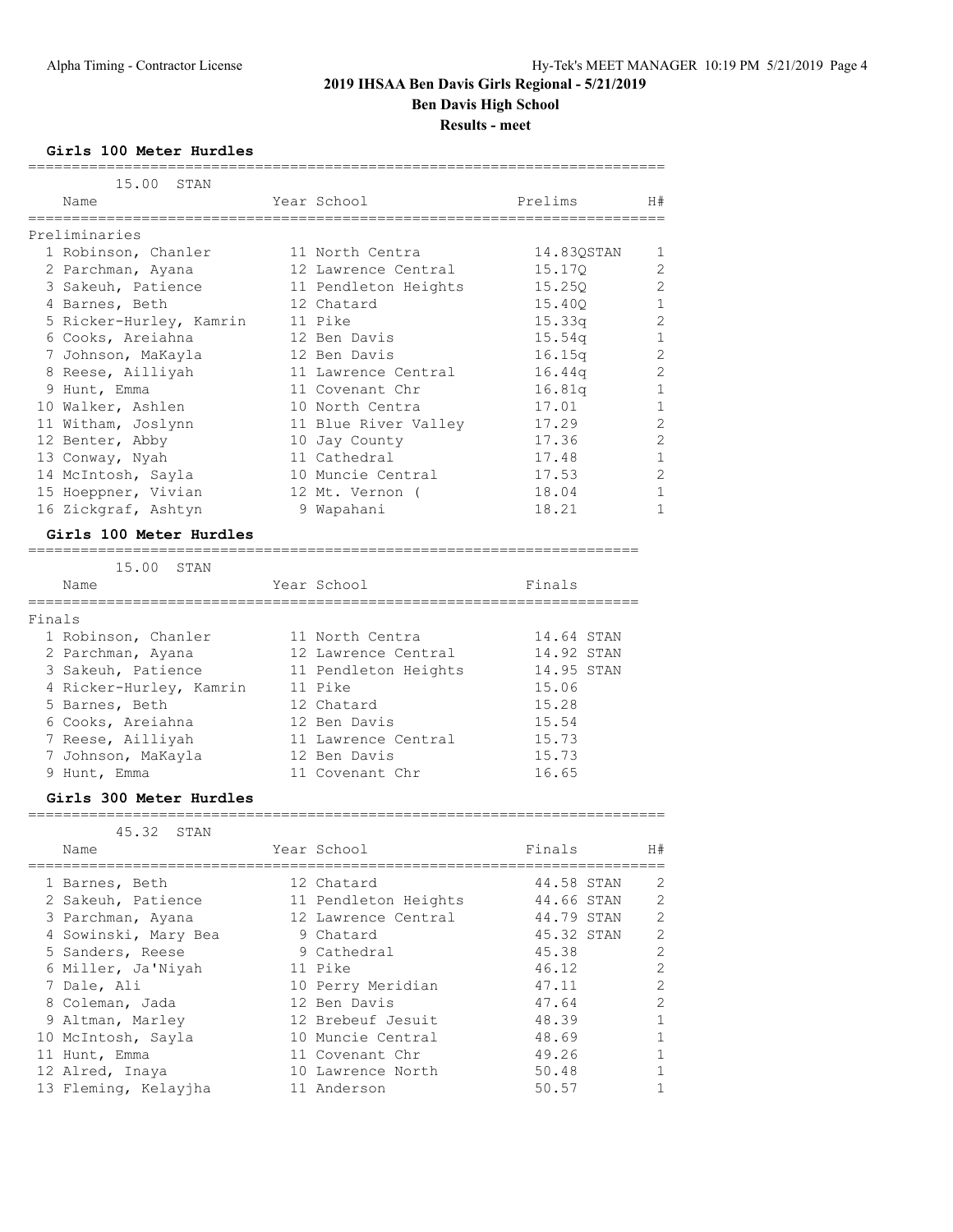# **2019 IHSAA Ben Davis Girls Regional - 5/21/2019**

**Ben Davis High School**

**Results - meet**

# **....Girls 300 Meter Hurdles** 14 Benter, Abby 10 Jay County 51.87 1

| 15 Robinson, Chanler | 11 North Centra | 52.39 |  |
|----------------------|-----------------|-------|--|
| 16 Moore, Sarah      | 11 Delta        | 53.77 |  |

#### **Girls 4x100 Meter Relay** =========================================================================

48.77 STAN<br>School School Finals H# ========================================================================= 1 North Central (Indianapolis) 47.13 STAN 2 1) Elliott, Ramiah 9 2) Blue-Williams, Skylynn 11 3) Robinson, Alyssa-Simone 12 4) Maddox, Jadeyn 11 5) Robinson, Chanler 11 6) Moore, Delaney 10 7) Sowell, Shaunyae 12 8) Richardson, Aniya 9 2 Indianapolis Cathedral 49.05 2 1) Miller, Kennedy 12 2) Parchman, Alexis 10 3) Mintze, Myjah 10  $\hskip1cm$  4) Pitts, Kaylah 10 5) Sanders, Reese 9 6) Inkrott, Aris 10 7) Woods, Lauryn 11 1888 890 Barnes., Imani 11 3 Pike 49.13 2 1) Miller, Ja'Niyah 11 2) Randolph, Sydney 9 3) Ricker-Hurley, Kamrin 11  $\hskip10mm 4$ ) Ross, Jailyn 12 5) Litt, Taniqua 11 6) Faye, Carol 12 7) Strong, DyShanee' 10 8) 4 Ben Davis 2014 19:59 1) Coleman, Jada 12 2) Gomillia, Anajah 12 3) Simmons, Kacyra 9 1944 (4) Jones, Nyla 9 5) Robinson, Anisha 9 6) Young, Barbara 11 7) Cole, Monyae 12 8) Rorie, Keziah 10 5 Anderson 51.07 2 1) Howard, Zaharia 10 2) Hamilton, Staisha 12 3) King, Desiree 11 (4) Dixon, Makyra 10 5) Williams, Alonna 10 6) Stephens, Anya'Sane 10 6 Southport 51.45 2 1) Awosanya, Modupe 9 2) Monroy, Nanci 10 3) Mappes, Rebekah 11  $\hspace{1cm}$  4) Main, Emma 10 5) Piatt, Kierstin 11 6) Taylor, Jada 9 7) Parker, LaKenzie 9 8) Anderson, Leslie 11 7 Lawrence North 51.78 1 1) Webster, Jada 12 2) Norfolk, Laci 9 3) Young, Kristian 11 4) Henson, Joi 10 5) Barlow, Kennedy 12 (6) Dabney, Khamari 9 7) Barnum, Megan 9 8 8) Malaya, Turner 10 8 Pendleton Heights 32.77 and 1 1) Sakeuh, Patience 11 2) Terell, Maddie 10 3) Konkle, Emma 10 4) Lloyd, Kylea 9 5) Jones, Layla 9 6) Selg, Alexis 10 7) Clevenger, Kylie 11 and 8) 9 Wapahani 52.86 2012 12:00 12:00 12:00 12:00 12:00 12:00 12:00 12:00 12:00 12:00 12:00 12:00 12:00 12:00 12:0 1) Adams, Abby 11 2) Vannatter, Abby 11 3) Dornick, Lexah 12 4) Zickgraf, Ashtyn 9 5) Wilson, Kianna 10 6) Fisher, Abriel 9 7) Thompson, Madison 10 8) 10 Covenant Christian (Indpls) 52.97 1 1) Hunt, Emma 11 2) Borom, Sania 11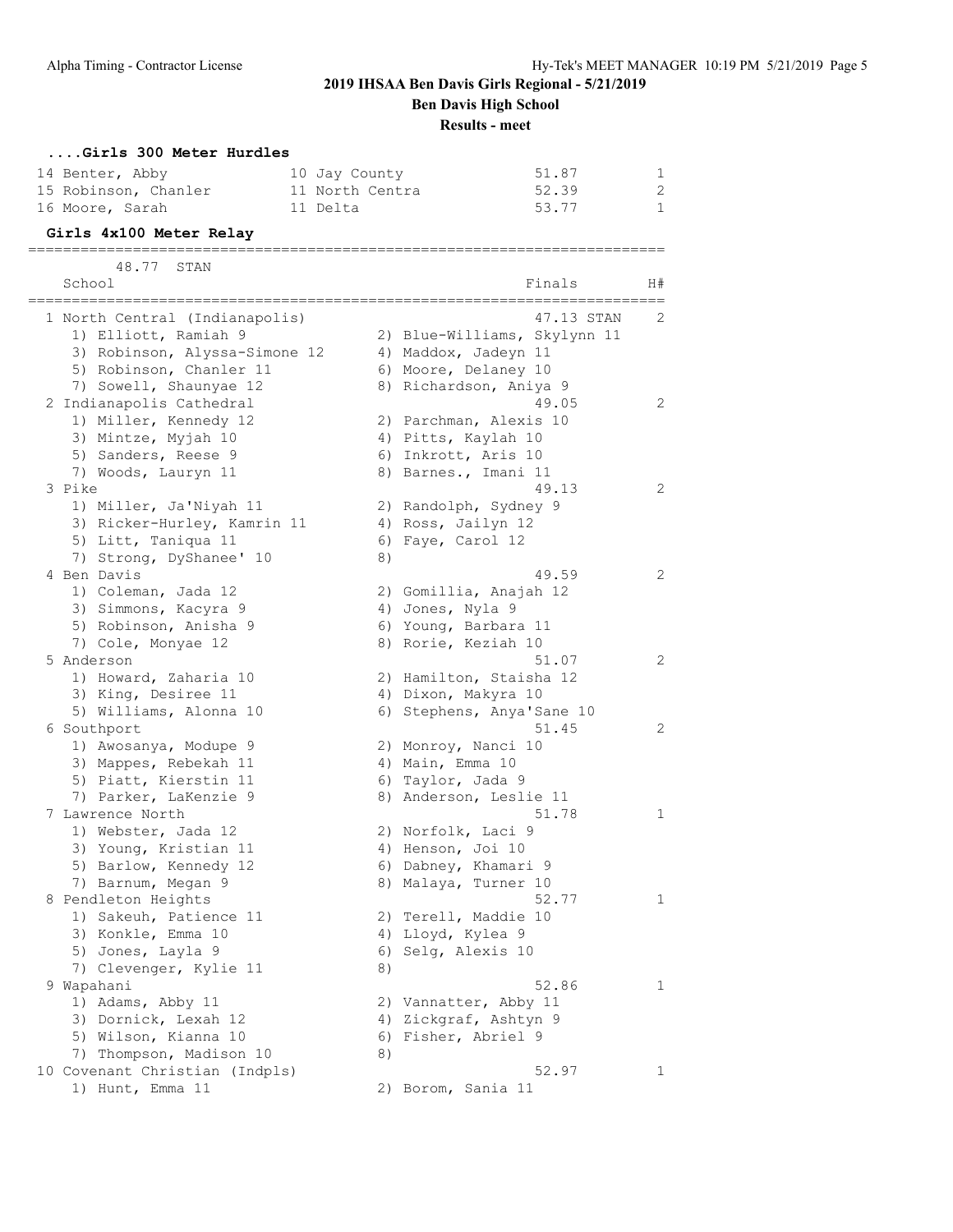# **2019 IHSAA Ben Davis Girls Regional - 5/21/2019**

# **Ben Davis High School**

#### **Results - meet**

#### **....Girls 4x100 Meter Relay**

| 3) Crane, Hannah 10                                                                                                                                                                                                                                                                                                                                           |    | 4) Schafer, Elizabeth 9     |               |
|---------------------------------------------------------------------------------------------------------------------------------------------------------------------------------------------------------------------------------------------------------------------------------------------------------------------------------------------------------------|----|-----------------------------|---------------|
| 5) Masquelier, Abigail 10                                                                                                                                                                                                                                                                                                                                     |    | 6) Stewart, Brooklyn 9      |               |
| 11 Jay County                                                                                                                                                                                                                                                                                                                                                 |    | 53.35                       | 2             |
| 1) Bullard, Karlie 12                                                                                                                                                                                                                                                                                                                                         |    | 2) Omstead, Renee 11        |               |
| 3) Bailey, Shea 9                                                                                                                                                                                                                                                                                                                                             | 4) | Stigleman, Calli 11         |               |
| 5) Saxman, Grace 10                                                                                                                                                                                                                                                                                                                                           |    | 6) Hill, Halle 11           |               |
| 7) Fields, Hallie 11                                                                                                                                                                                                                                                                                                                                          |    | 8) Campbell, Chloe 10       |               |
| 12 Mt. Vernon (Fortville)                                                                                                                                                                                                                                                                                                                                     |    | 53.54                       | 1             |
| 1) Hoeppner, Vivian 12                                                                                                                                                                                                                                                                                                                                        |    | 2) Bidwell, Eliza 9         |               |
| 3) Keeler, Emily 12                                                                                                                                                                                                                                                                                                                                           |    | 4) Powell, Sydney 9         |               |
| 5) Thomas, Gracesyn 11                                                                                                                                                                                                                                                                                                                                        |    | 6) Kille, Morgan 9          |               |
| 7) Luke, Kayla 9                                                                                                                                                                                                                                                                                                                                              |    | 8) Stanfield, Raelyn 10     |               |
| 13 Perry Meridian                                                                                                                                                                                                                                                                                                                                             |    | 53.69                       | 1             |
| 1) Coates, Trinity 10                                                                                                                                                                                                                                                                                                                                         |    | 2) Greene, Georgia 12       |               |
| 3) Mitchell, Noel 11                                                                                                                                                                                                                                                                                                                                          |    | 4) Agnew, Kalyn 9           |               |
| 5) Kimbrough, Kaleyah 10                                                                                                                                                                                                                                                                                                                                      |    | 6) Andrews, Elizabeth 10    |               |
| 14 Muncie Central                                                                                                                                                                                                                                                                                                                                             |    | 54.20                       | 1             |
| 1) Sims-Jones, Garynn 9                                                                                                                                                                                                                                                                                                                                       |    | 2) Hall, Shayla 12          |               |
| 3) McIntosh, Sayla 10                                                                                                                                                                                                                                                                                                                                         |    | 4) Woods-Barnes, Janelle 12 |               |
| 5) Sims, Mariah 9                                                                                                                                                                                                                                                                                                                                             |    | 6) Roberts, Destiny 10      |               |
| -- Brebeuf Jesuit                                                                                                                                                                                                                                                                                                                                             |    | DNF                         | 2             |
| 1) Ezell, Alex 12                                                                                                                                                                                                                                                                                                                                             |    | 2) Chestnut, Brooklyn 11    |               |
| 3) Hearn, Hanna 12                                                                                                                                                                                                                                                                                                                                            |    | 4) Killebrew, Semira 12     |               |
| 5) Gray, Taylor 12                                                                                                                                                                                                                                                                                                                                            |    | 6) Dillard, Alexis 9        |               |
| 7) Gallagher, Sydney 11                                                                                                                                                                                                                                                                                                                                       | 8) |                             |               |
| -- Heritage Christian                                                                                                                                                                                                                                                                                                                                         |    | DQ.                         | 2 out of zone |
| 1) Watkins, Sydney 11                                                                                                                                                                                                                                                                                                                                         |    | 2) Stott, Tamia 10          |               |
| 3) Phillips, Elizabeth 10                                                                                                                                                                                                                                                                                                                                     |    | 4) Burdine, Carsyn 9        |               |
| 5) Carlisle, Elise 10                                                                                                                                                                                                                                                                                                                                         | 6) | Johnson, Jadyn 9            |               |
| 7) Stephens, Paris 10                                                                                                                                                                                                                                                                                                                                         | 8) |                             |               |
| $\alpha$ : $\alpha$ , $\alpha$ , $\alpha$ , $\alpha$ , $\alpha$ , $\alpha$ , $\alpha$ , $\alpha$ , $\alpha$ , $\alpha$ , $\alpha$ , $\alpha$ , $\alpha$ , $\alpha$ , $\alpha$ , $\alpha$ , $\alpha$ , $\alpha$ , $\alpha$ , $\alpha$ , $\alpha$ , $\alpha$ , $\alpha$ , $\alpha$ , $\alpha$ , $\alpha$ , $\alpha$ , $\alpha$ , $\alpha$ , $\alpha$ , $\alpha$ |    |                             |               |

#### **Girls 4x400 Meter Relay** =========================================================================

 3:57.25 STAN School **Finals** H# ========================================================================= 1 North Central (Indianapolis) 3:54.71 STAN 2 1) Blue-Williams, Skylynn 11 2) Robinson, Chanler 11 3) Elliott, Ramiah 9 4) Robinson, Alyssa-Simone 12 5) Moore, Delaney 10 (6) Regans, Serena 9 7) Boyd, Arissa 9 8) Boyd, Adrianna 11 2 Indianapolis Bishop Chatard 3:58.47 2 1) Dietrick, Katie 12 12 2) Barnes, Beth 12 3) Sowinski, Mary Bea 9  $\hskip 1.5 cm 4$ ) Stickel, Mayan 9 5) Dessauer, Amelia 11 6) Hamilton-Ragsdale, Sydney 12 7) Stickel, Miranda 11 8) 3 Perry Meridian 4:03.69 2 1) Hunter, Iyanla 12 2) Baird, Caitlin 12 3) Bargue, Hannah 11 (4) Dale, Ali 10 5) Gonzalez, Yesenia 9 (6) Greene, Georgia 12 7) Kimbrough, Kaleyah 10  $\qquad \qquad 8)$  4 Pike 4:05.98 2 1) Miller, Ja'Niyah 11  $\qquad \qquad$  2) Hodges, Mary 9 3) Stanhope, Elizabeth 12 4) Ross, Jailyn 12 5) Dansby, Chyane 10 6) Webster, Laniya 12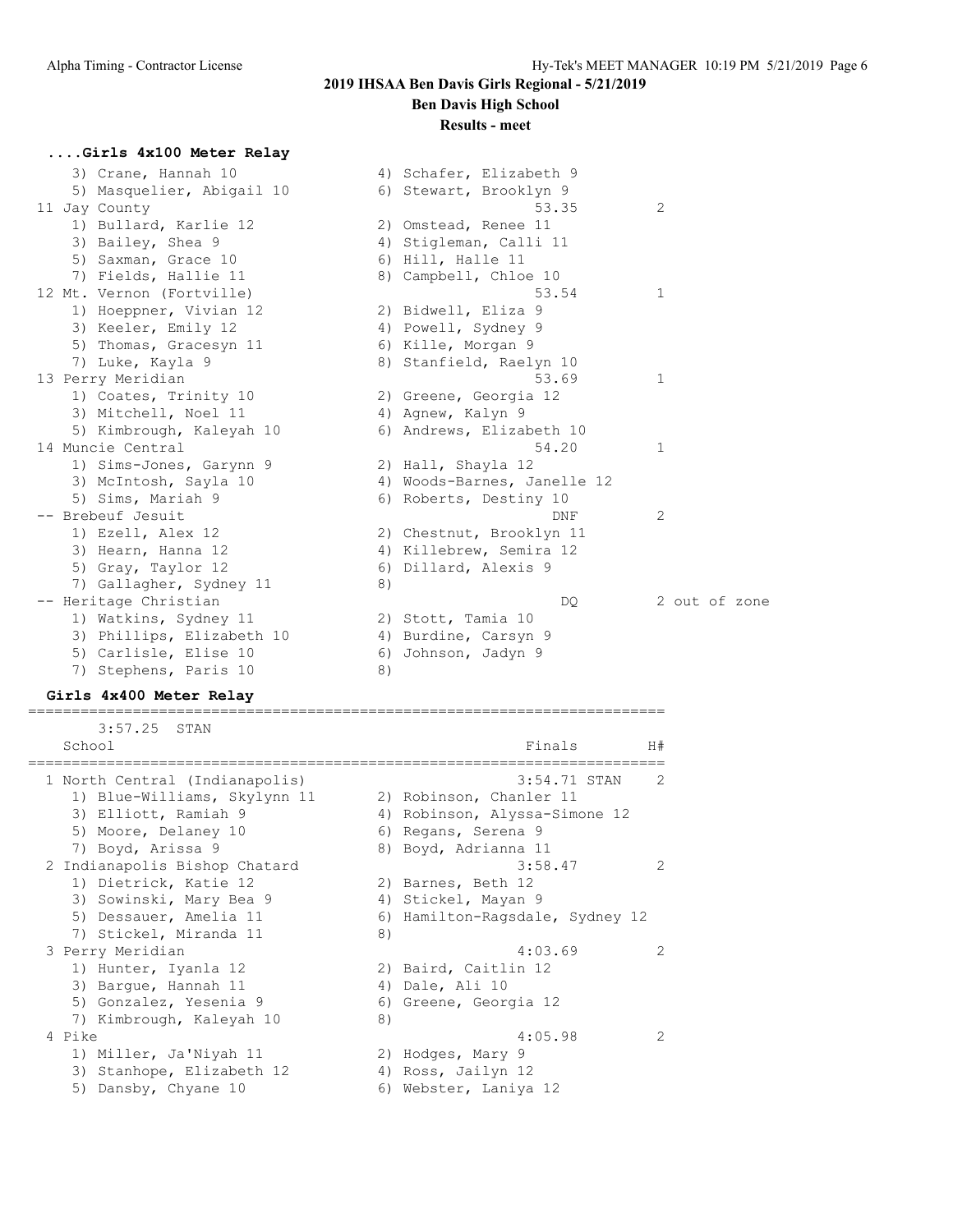### **Results - meet**

### **....Girls 4x400 Meter Relay**

7) Harris, Alyssa 9 8) 5 Lawrence North 1) Barlow, Kennedy 12 3) Dean, Grace 12 5) Young, Kristian 11 7) Grider, Gabby 12 6 Lawrence Central 1) Baker, Sarai 12 3) Minnich, Mei-Li 12 5) Reese, Ailliyah 11 7 Indianapolis Cathedral 1) Miller, Kennedy 12 3) Inkrott, Aris 10 5) Kolosso, Haleigh 9 7) Conway, Nyah 11 8 Ben Davis 1) Goss, Khera 11 3) Simmons, Kacyra 9 5) Robinson, Anisha 9 7) Coleman, Jada 12 9 Mt. Vernon (Fortville) 1) Keeler, Emily 12  $3)$  Foster, Rissa 9 5) Powell, Sydney 9 7) Hayes, Faith 10 10 Heritage Christian 1) Vander Wiele, Molly 10 3) Chitwood, Audrey 12 5) Stott, Tamia 10 7) Phillips, Elizabeth 10 11 Jay County 1) Hill, Halle 11 3) Omstead, Renee 11 5) Garringer, Kendal 12 7) Benter, Abby 10 12 Muncie Central 1) Sims, Mariah 9 3) Smith, Ja'Viona 10 13 New Castle 1) Smith, Grace 12  $3)$  Bell, Ava 9 5) Lawson, Emma 10 7) Hall, Anyssa 9 14 Pendleton Heights 1) Pippin, Bailey 10 3) Brinker, Mycala 9 5) Jones, Layla 9 7) Dudley, Catherine 9 15 Wapahani 1) Leatherman, Summer 9 3) Cook, Sydney 12 5) Neal, Olivia 12 7) Boggs, Carlie 12 -- Anderson 1) Howard, Zaharia 10 2) Vaughn, Kaylie 9

|    | 4:06.44                                  | 2 |
|----|------------------------------------------|---|
| 2) | Ludington, Carol 9                       |   |
|    | 4) Greer, Sarah 12                       |   |
|    | 6) Fasbender, Kaitlin 9                  |   |
| 8) | Barnum, Megan 9                          |   |
|    | 4:06.60                                  | 2 |
| 2) | Parchman, Ayana 12                       |   |
|    | 4) Herbert, Taylor 10                    |   |
|    | 6) Stewart, Brianna 12                   |   |
|    | 4:08.96                                  | 2 |
| 2) | Pitts, Kaylah 10                         |   |
| 4) | Sanders, Reese 9                         |   |
|    | 6) Kaster, Megan 11                      |   |
| 8) | Parchman, Alexis 10                      |   |
|    | 4:11.04                                  | 2 |
| 2) | Cooks, Areiahna 12                       |   |
| 4) | Cole, Monyae 12                          |   |
| 6) | Reynoso, Melanie 12                      |   |
| 8) | Rorie, Keziah 10                         |   |
|    | 4:16.78                                  | 1 |
| 2) | Eason, Kamryn 11                         |   |
| 4) | Bidwell, Eliza 9                         |   |
| 6) | Pearson, Rylie 10                        |   |
| 8) | Tharp, Morgan 9                          |   |
|    | 4:20.99                                  | 1 |
| 2) | Burdine, Carsyn 9                        |   |
|    | 4) Hunsaker, Greta 9                     |   |
| 6) |                                          |   |
| 8) | Stephens, Paris 10<br>Carlisle, Elise 10 |   |
|    | 4:22.51                                  |   |
|    |                                          | 2 |
| 2) | Hemmelgarn, Sara 11                      |   |
|    | 4) Dow, Ashlyn 10                        |   |
|    | 6) Shannon, Kinsey 10                    |   |
| 8) | Saxman, Grace 10                         |   |
|    | 4:25.65                                  | 1 |
|    | 2) Woods-Barnes, Janelle 12              |   |
|    | 4) McIntosh, Sayla 10                    |   |
|    | 4:26.61                                  | 1 |
|    | 2) Barr, Tristan 10                      |   |
|    | 4) Cox, Bailey 10                        |   |
|    | 6) McGowan, Macayla 10                   |   |
| 8) | Plank, Payton 9                          |   |
|    | 4:28.48                                  | 1 |
| 2) | Terell, Maddie 10                        |   |
| 4) | Lloyd, Kylea 9                           |   |
| 6) | Busby, Delaney<br>9                      |   |
| 8) | McKee, Madison 10                        |   |
|    | 4:37.61                                  | 1 |
| 2) | Adams, Abby 11                           |   |
| 4) | Zickgraf, Ashtyn 9                       |   |
| 6) | Wulff, Lexi 11                           |   |
| 8) | Thompson, Madison 10                     |   |
|    | DNF                                      | 1 |
| クト | Vauchn Kavlie 9                          |   |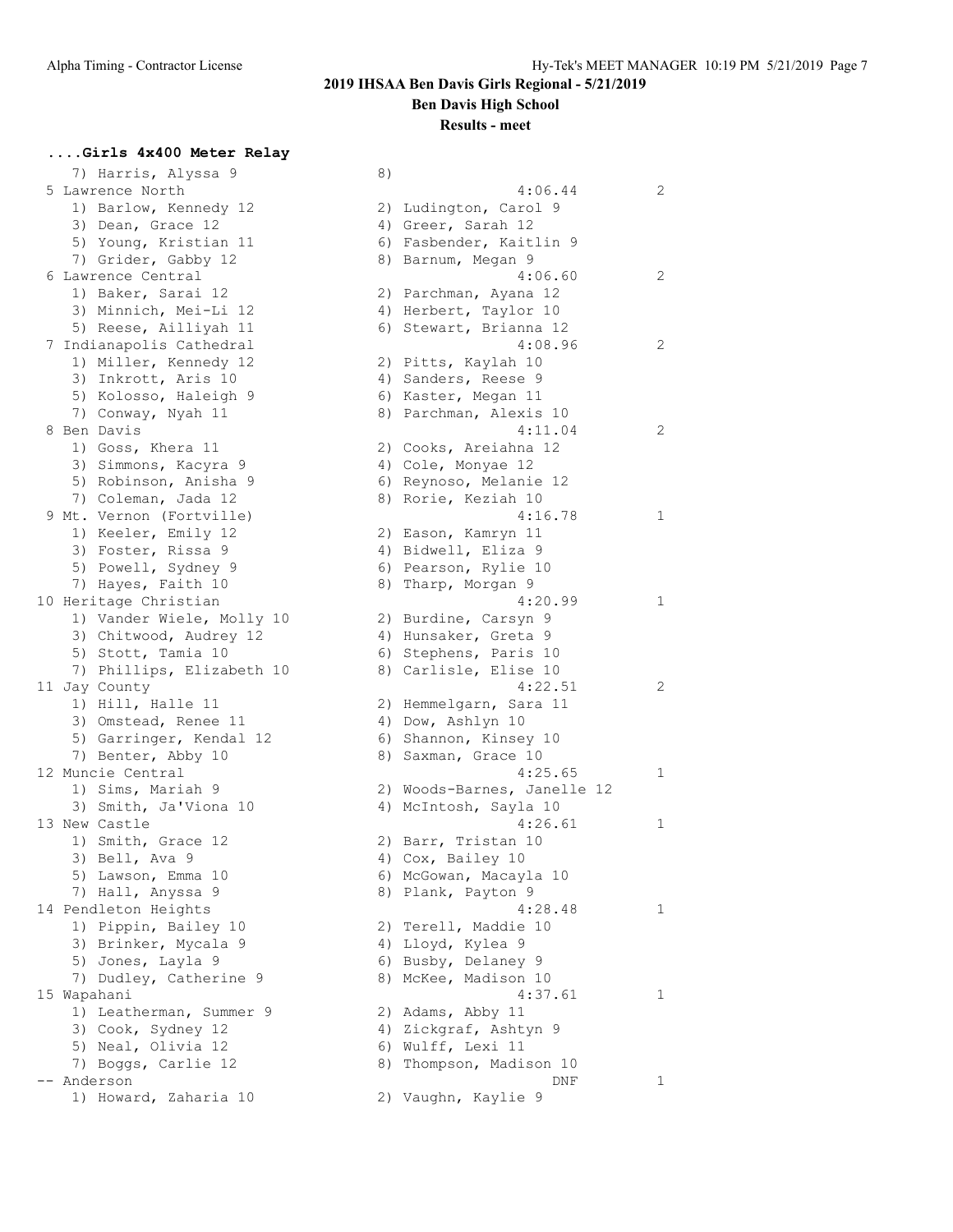#### **Results - meet**

### **....Girls 4x400 Meter Relay**

- 3) Fleming, Kelayjha 11  $\hskip1cm 4$ ) Howard, Hope 9
- 5) Tilford, Kaneisha 11  $\qquad \qquad$  6) Dixon, Makyra 10
- 7) Hamilton, Staisha 12 and 8) Acree, Deseray 12
- 

#### **Girls 4x800 Meter Relay** =========================================================================

9:24.46 STAN

| School                         |    | Finals<br>==========        | H# |
|--------------------------------|----|-----------------------------|----|
| 1 Lawrence North               |    | 9:27.56                     | 2  |
| 1) Ludington, Carol 9          |    | 2) Greer, Sarah 12          |    |
| 3) Grider, Gabby 12            |    | 4) Dean, Grace 12           |    |
| 5) Ware, Kyra 10               |    | 6) Powell, Bailey 9         |    |
| 7) Burgin, Katie 11            |    | 8) Fasbender, Kaitlin 9     |    |
| 2 North Central (Indianapolis) |    | 9:53.22                     | 2  |
| 1) Jackson, Adrianne 9         |    | 2) Baker, Ellen 10          |    |
| 3) Green, Gabriele 11          |    | 4) Boyd, Adrianna 11        |    |
| 5) Tezera, Rahiwa 9            |    | 6) Kaefer, Rose 11          |    |
| 7) Hirschman, Jane 11          |    | 8) Guntz, Holle 12          |    |
| 3 Brebeuf Jesuit               |    | 10:09.47                    | 2  |
| 1) Simmons, Zoe 11             |    | 2) O'Donnell, Katie 12      |    |
| 3) Gardner, Kelly 11           |    | 4) Caffrey, Allison 10      |    |
| 5) Keller, Madeline 9          |    | 6) Stonitsch, Bella 12      |    |
| 7) Dillard, Alexis 9           |    | 8) Ricks, Kate 12           |    |
| 4 Mt. Vernon (Fortville)       |    | 10:21.94                    | 1  |
| 1) Hartman, Rilee 11           |    | 2) Tharp, Morgan 9          |    |
| 3) Eason, Kamryn 11            |    | 4) Carrell, Lydia 9         |    |
| 5) Pilkington, Rachel 11       |    | 6) Parham, Esther 10        |    |
| 7) Pearson, Rylie 10           |    | 8) King, Madison 11         |    |
| 5 Pike                         |    | 10:22.94                    | 2  |
| 1) Taylor, Nia 12              |    | 2) Thibault, Sophia 12      |    |
| 3) Dansby, Chyane 10           |    | 4) Velez, Jessica 11        |    |
| 5) Karmolinski, Cara 10        |    | 6) Kiger, Kennedy 10        |    |
| 7) Garvin, Ella 10             |    | 8) Hodges, Mary 9           |    |
| 6 Pendleton Heights            |    | 10:24.37                    | 1  |
| 1) Dudley, Catherine 9         |    | 2) Hays, Riley 12           |    |
| 3) McKee, Madison 10           |    | 4) Busby, Delaney 9         |    |
| 5) Ricker, Laney 9             |    | 6) Brinker, Mycala 9        |    |
| 7) Dixon, Ella 9               |    | 8) Jones, Katie 9           |    |
| 7 Southport                    |    | 10:24.53                    | 2  |
| 1) Frederick, Adrianna 11      |    | 2) Casey, Kayden 11         |    |
| 3) Manning, Nicole 11          |    | 4) Frank, Megan 11          |    |
| 5) Smith, Cami 10              |    | 6) Aviles-Gomez, Carolina 9 |    |
| 7) Ellyson, Micah 10           |    | 8) Green, Bella 11          |    |
| 8 Decatur Central              |    | 10:28.69                    | 2  |
| 1) Wachnicki, Madeline 10      |    | 2) Gregory, Angelina 11     |    |
| 3) Brock, Kelli 12             |    | 4) Arnold, Kamryn 12        |    |
| 5) Figueroa, Alondra 12        |    | 6) Schmalz, Ayva 9          |    |
| 7) Campbell, Audrey 10         | 8) |                             |    |
| 9 Heritage Christian           |    | 10:36.68                    | 1  |
| 1) Madsen, Rebekah 12          |    | 2) Pallekonda, Yasmine Fr   |    |
| 3) Hunsaker, Greta 9           |    | 4) Sarver, Lydia 11         |    |
| 5) Chitwood, Audrey 12         | 6) |                             |    |
| 10 Ben Davis                   |    | 10:43.40                    | 2  |
| 1) Judy, Mariah 12             |    | 2) King, Aneicea 10         |    |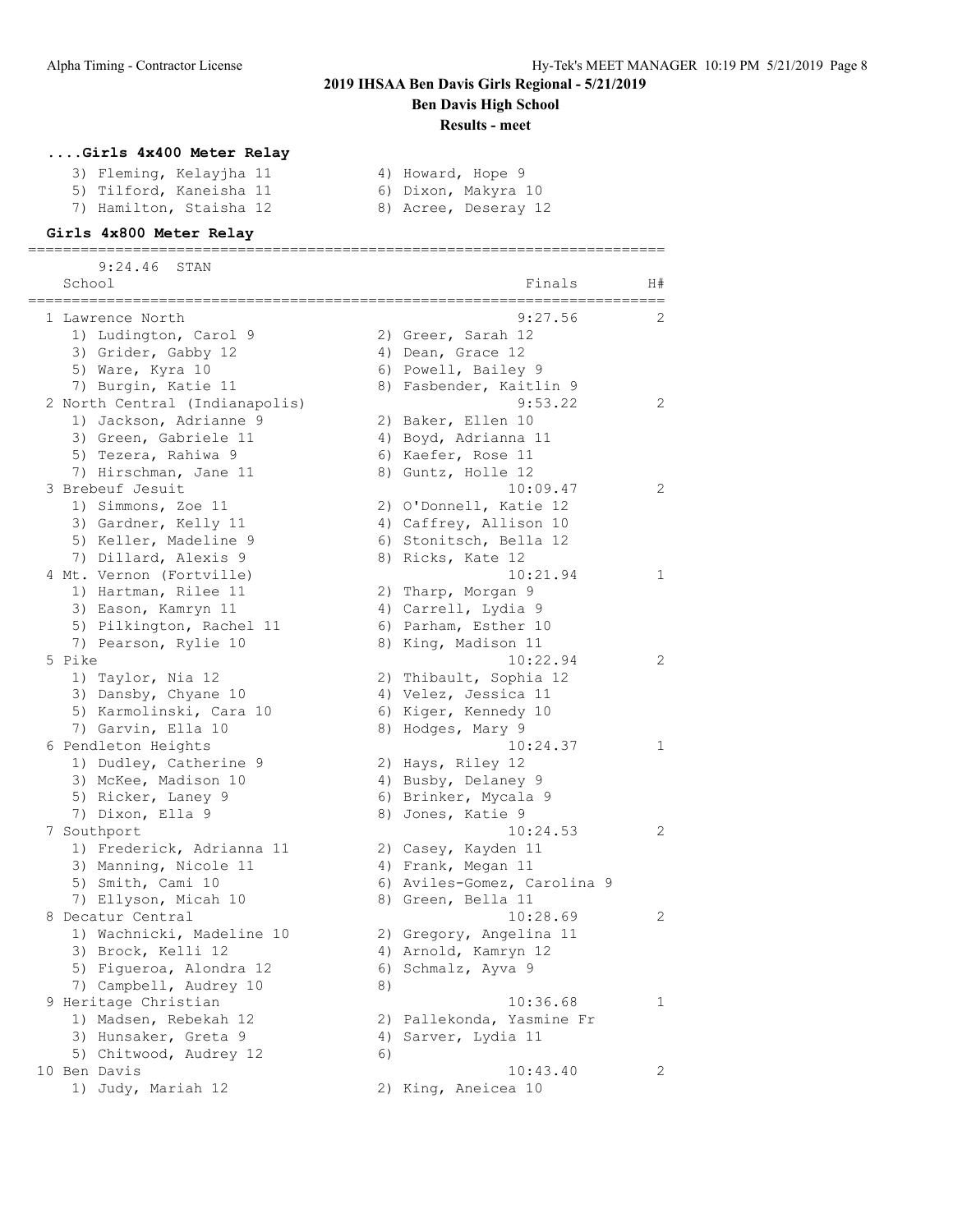# **2019 IHSAA Ben Davis Girls Regional - 5/21/2019**

# **Ben Davis High School**

### **Results - meet**

# **....Girls 4x800 Meter Relay**

| 3) Ruiz, Alexis 9              | 4) Judy, Amber 11       |               |
|--------------------------------|-------------------------|---------------|
| 5) Sharp, McKenzie 11          | 6) Villotti, Sonia 11   |               |
| 7) Hartog, Toren 11            | 8) Brown, Sydney 11     |               |
| 11 Indianapolis Bishop Chatard | 10:47.07                | $\mathbf{1}$  |
| 1) Nickerson, Elaine 10        | 2) Crawford, Jaeden 12  |               |
| 3) Christoff, Maria 12         | 4) Hostettler, Fiona 11 |               |
| 5) Stickel, Miranda 11         | 6) Gantz, Alex 9        |               |
| 7) Dietrick, Katie 12          | 8) Sowinski, Mary Bea 9 |               |
| 12 Jay County                  | 10:50.60                | 2             |
| 1) Weaver, Raven 9             | 2) Wood, Lindy 9        |               |
| 3) Liette, Cheyenne 11         | 4) Fugiett, Sophia 10   |               |
| 5) Garringer, Kendal 12        | 6) Hill, Halle 11       |               |
| 7) Hathaway, Erica 11          | 8) Dow, Ashlyn 10       |               |
| 13 Delta                       | 10:59.50                | $\mathcal{P}$ |
| 1) Eldridge, Camryn 9          | 2) Robles, Makayla 9    |               |
| 3) Brelage, Ashleigh 10        | 4) Cansler, Skyann 11   |               |
| 5) East, Lucy 11               | 6) Whitesel, Sarah 10   |               |
| 14 Wapahani                    | 10:59.92                | $\mathbf{1}$  |
| 1) Neal, Olivia 12             | 2) Wulff, Lexi 11       |               |
| 3) Boggs, Carlie 12            | 4) Cook, Sydney 12      |               |
| 5) Leatherman, Summer 9        | 6) Mayes, Katie 9       |               |
| 15 Yorktown                    | 11:08.34                | $\mathbf{1}$  |
| 1) Huisman, Grace 9            | 2) Johnson, Abby 10     |               |
| 3) Sorensen, Amberleigh 11     | 4) Barnhizer, Sara 10   |               |
| 5) Santino, Kaitlynn 12        | 6) Perry, Julia 11      |               |
| 7) Patel, Ruchi 12             | 8) Veatch, Christina 10 |               |

# **Girls High Jump**

#### ======================================================================

| $5 - 04.50$ STAN                                                     |                             |              |
|----------------------------------------------------------------------|-----------------------------|--------------|
| Name<br>============================                                 | Year School                 | Finals       |
| 1 Goss, Khera<br>$4-10$ 5-00 5-01 5-02 5-03 5-04.50<br>P O P O P XXX | 11 Ben Davis                | $5 - 02.00$  |
| 2 Baird, Caitlin<br>$4 - 10$ 5 - 00 5 - 01<br>O O XXX                | 12 Perry Meridian           | $5 - 00.00$  |
| 3 Stickel, Mayan<br>$4-10$ 5-00 5-01 5-02<br>O XXO P XXX             | 9 Chatard                   | $J5 - 00.00$ |
| 4 Haney, Miranda<br>$4 - 10$ 5-00<br>O XXX                           | 12 Monroe Central           | $4 - 10.00$  |
| 4 Bidwell, Eliza<br>$4 - 10$ 5-00<br>O XXX                           | 9 Mt. Vernon (              | $4 - 10.00$  |
| 4 Whitesel, Sarah<br>$4 - 10$ 5-00<br>O XXX                          | 10 Delta                    | $4 - 10.00$  |
| 4 Baker, Sarai<br>$4 - 10$ 5-00<br>O XXX                             | 12 Lawrence Central 4-10.00 |              |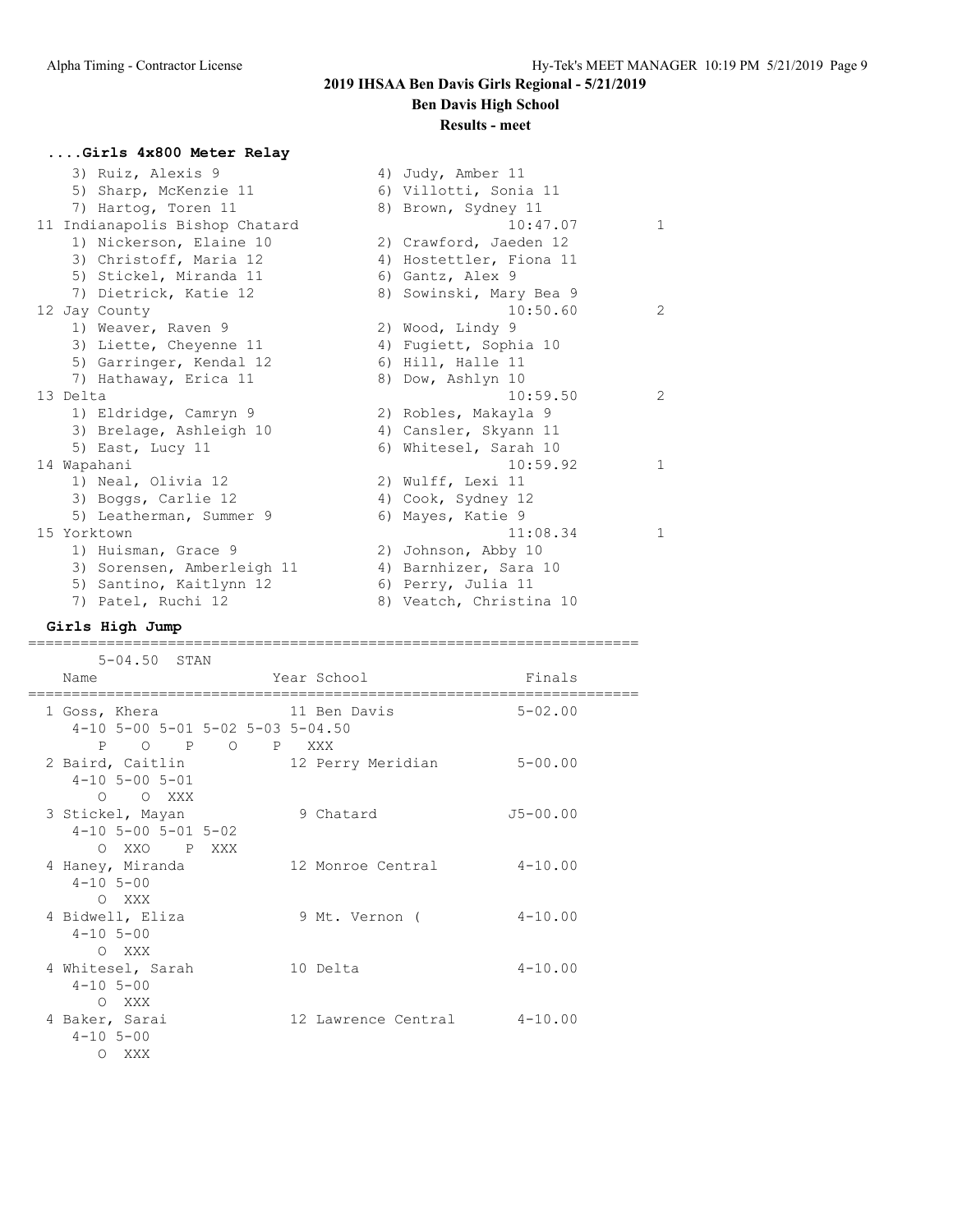**Results - meet**

**....Girls High Jump**

| 8 Parker, Holli<br>$4 - 10$ 5-00<br>XXO XXX | 11 Chatard          | $J4 - 10.00$ |
|---------------------------------------------|---------------------|--------------|
| -- Moore, Delaney<br>$4 - 10$<br>XXX        | 10 North Centra     | NH           |
| -- Conway, Nyah<br>$4 - 10$<br>XXX          | 11 Cathedral        | NH           |
| -- Hutson, Cara<br>$4 - 10$<br>XXX          | 10 Perry Meridian   | NH           |
| -- Myers, Sydney<br>$4 - 10$<br>XXX         | 12 Winchester C     | NH           |
| -- Vannatter, Abby<br>$4 - 10$<br>XXX       | 11 Wapahani         | NH           |
| -- Thurman, Emma<br>$4 - 10$<br>XXX         | 10 New Castle       | NH           |
| -- Madden, Ally<br>$4 - 10$<br>XXX          | 9 Blue River Valley | NH           |
| -- Taylor, Paige<br>$4 - 10$<br>XXX         | 9 Yorktown          | NH           |

#### **Girls Pole Vault**

====================================================================== 11-02.00 STAN Name Year School Finals ====================================================================== 1 Bakx, Carolyn 12 Lawrence North 11-02.00 STAN 7-06 8-00 8-06 9-00 9-06 9-10 10-02 10-06 10-10 11-02 12-00 P P P P P P O O P XO XXX 2 Barr, Tristan 10 New Castle 10-10.00 7-06 8-00 8-06 9-00 9-06 9-10 10-02 10-06 10-10 11-02 P P P P XO P O O O XXX 3 Piatt, Kierstin 11 Southport 10-06.00 7-06 8-00 8-06 9-00 9-06 9-10 10-02 10-06 10-10 P P P P O XO XO XO XXX 4 Neu, Graycen 12 Delta 10-02.00 7-06 8-00 8-06 9-00 9-06 9-10 10-02 10-06 P P P O O O XO XXX 5 Hart, Emma 12 Decatur Central 8-06.00 7-06 8-00 8-06 9-00 O O XO XXX<br>6 Smith, Grace 12 New Castle J8-06.00 7-06 8-00 8-06 9-00 O O XXO XXX 7 Minnich, Lu-Si 9 Lawrence Central 8-00.00 7-06 8-00 8-06 O XO XXX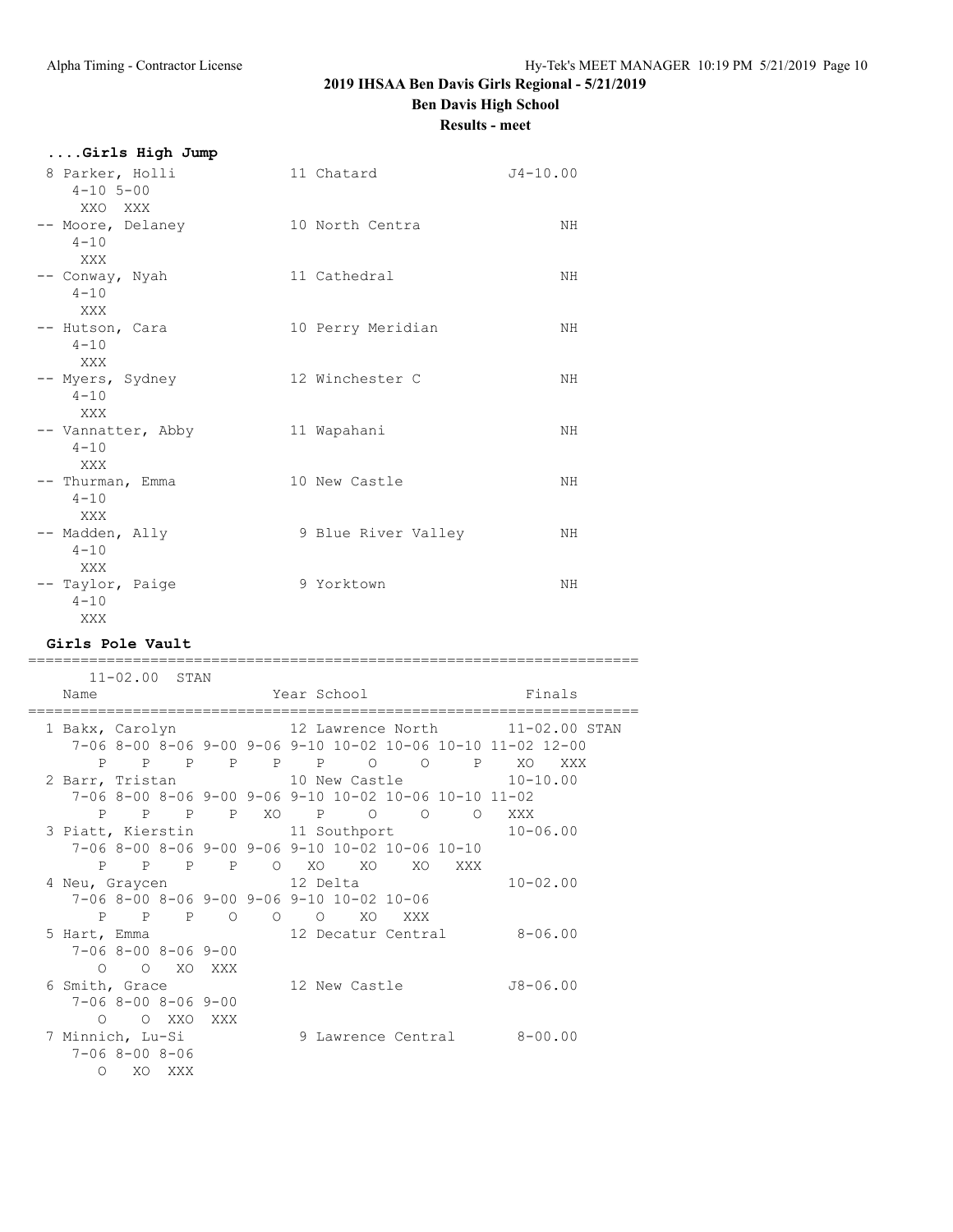**Results - meet**

| Girls Pole Vault                                            |                           |              |
|-------------------------------------------------------------|---------------------------|--------------|
| 7 Poynter, Railyn<br>$7 - 068 - 008 - 06$<br>O XO XXX       | 10 Perry Meridian 8-00.00 |              |
| 7 Gallagher, Sydney<br>$7 - 068 - 008 - 06$                 | 11 Brebeuf Jesuit         | $8 - 00.00$  |
| O XO XXX<br>10 Brewer, Desiree'<br>$7 - 068 - 00$<br>XO XXX | 10 Pike                   | $7 - 06.00$  |
| 11 Link, Madeline<br>$7 - 068 - 00$<br>XXO XXX              | 11 Mt. Vernon (           | $J7 - 06.00$ |
| -- Waqner, Mia<br>$7 - 068 - 00$<br>P XXX                   | 11 Brebeuf Jesuit         | ΝH           |
| -- Withers, Kerissa<br>$7 - 06$<br>XXX                      | 11 Delta                  | ΝH           |
| -- Nool, Taleah<br>$7 - 06$<br>XXX                          | 9 Southport               | ΝH           |
| -- Hostettler, Deidre<br>$7 - 06$<br>XXX                    | 9 Chatard                 | ΝH           |
| -- Kendrex, Danae<br>$7 - 06$<br>XXX                        | 9 Mt. Vernon (            | ΝH           |
| $Ci$ $m1a$ , $Tona$ , $T1$                                  |                           |              |

**Girls Long Jump**

| $17 - 08.25$ STAN                                                                                                      |  |              |  |
|------------------------------------------------------------------------------------------------------------------------|--|--------------|--|
| Year School Finals<br>Name                                                                                             |  |              |  |
| ===================================                                                                                    |  |              |  |
| 1 Sakeuh, Patience 11 Pendleton Heights 18-02.50 STAN<br>16-04.50 18-02.50 FOUL                                        |  |              |  |
|                                                                                                                        |  |              |  |
| 2 Sowell, Shaunyae 12 North Centra 18-00.00 STAN                                                                       |  |              |  |
| 16-02.50 17-09.50 18-00 15-04.50 FOUL 15-07                                                                            |  |              |  |
| 3 Parchman, Alexis 10 Cathedral 17-05.00                                                                               |  |              |  |
| 16-04.50 16-11.75 17-00 15-10 FOUL 17-05                                                                               |  |              |  |
| 4 Gomillia, Anajah 12 Ben Davis 16-10.75<br>16-02 16-05.50 16-02 16-01.50 16-10.75 16-05.50                            |  |              |  |
|                                                                                                                        |  |              |  |
| 15-08.50 15-05.50 16-09.50 16-04 15-03.50 FOUL                                                                         |  |              |  |
|                                                                                                                        |  |              |  |
| 6 Dale, Ali                   10 Perry Meridian         16-07.00<br>15-10.50 16-00.50 16-03.75 16-07 15-09.50 15-02.50 |  |              |  |
|                                                                                                                        |  |              |  |
| 7 Myers, Aubrey 10 Herron 16-03.00<br>16-01.50 15-04 16-03 15-02.50 16-01 15-08.50                                     |  |              |  |
|                                                                                                                        |  |              |  |
| 8 Mappes, Rebekah and 11 Southport 16-02.50                                                                            |  |              |  |
| 15-09 15-05 14-10 FOUL 15-11 16-02.50                                                                                  |  |              |  |
| 9 Hall, Anyssa 3 9 New Castle 516-02.50                                                                                |  |              |  |
| 15-03 15-05.50 15-08.50 16-02.50 15-06.50 15-00.50                                                                     |  | $15 - 11.50$ |  |
| 10 Litt, Taniqua 11 Pike                                                                                               |  |              |  |
| FOUL 15-08.50 15-03.50 15-10.50 15-03.25 15-11.50                                                                      |  |              |  |
| 11 Hill, Halle 11 Jay County 15-05.25                                                                                  |  |              |  |
| 15-05.25 14-08.50 15-00.50                                                                                             |  |              |  |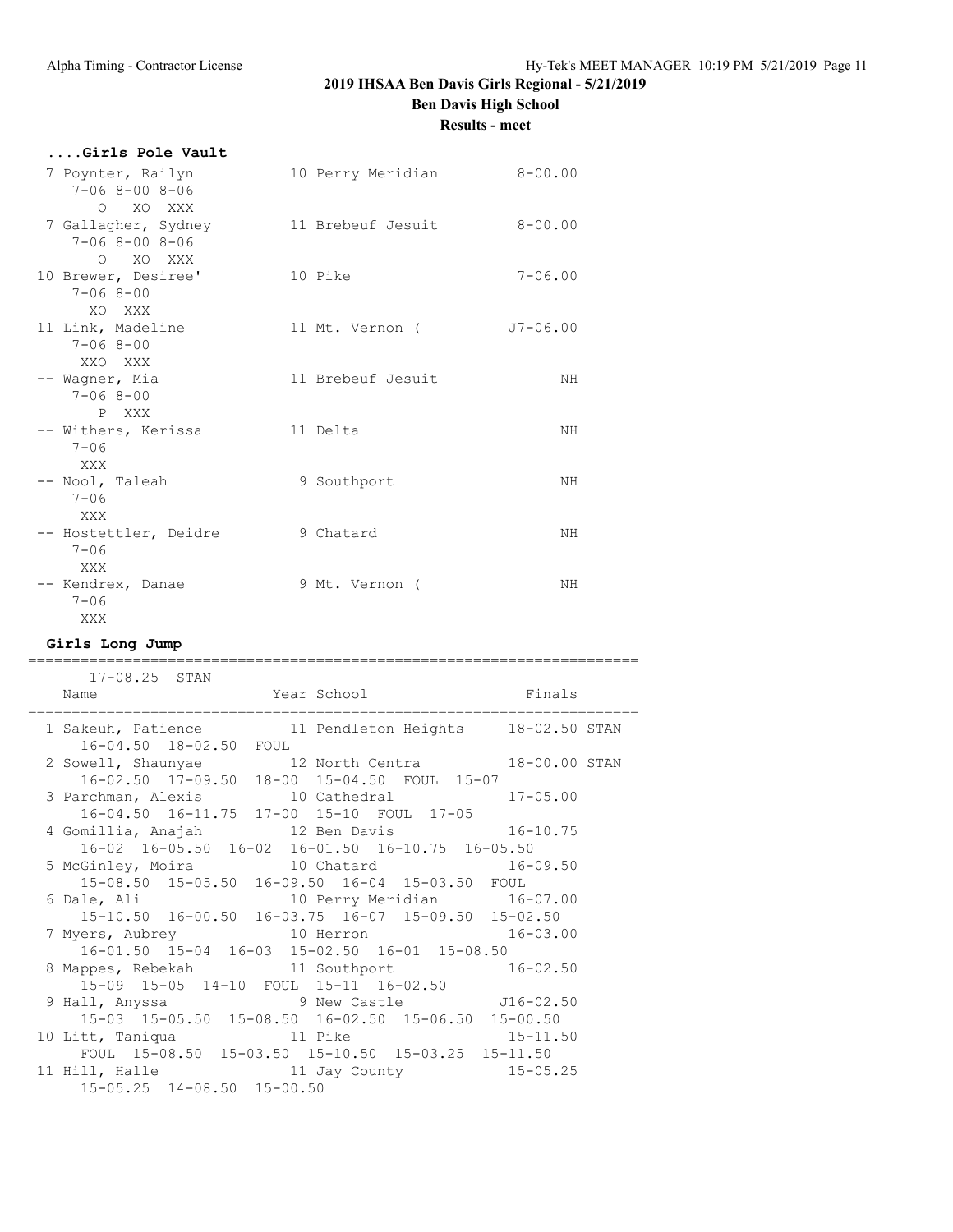**Results - meet**

### **....Girls Long Jump**

| 12 Schwer, Mallory               | 9 Delta            | $15 - 05.00$ |
|----------------------------------|--------------------|--------------|
| FOUL 15-02.50 15-05              |                    |              |
| 13 Spaulding, Aly                | 11 Eastern Hancock | $15 - 01.00$ |
| FOUL 15-01 14-08.50              |                    |              |
| 14 Woods-Barnes, Janelle         | 12 Muncie Central  | $14 - 10.00$ |
| 14-10 FOUL 14-06.50              |                    |              |
| 15 Tillman, Korionna             | 12 Washington      | $14 - 09.00$ |
| $14 - 09$ $14 - 06$ $13 - 10.50$ |                    |              |

======================================================================

#### **Girls Shot Put**

| $40 - 08.50$ STAN                                                                                           |  |
|-------------------------------------------------------------------------------------------------------------|--|
|                                                                                                             |  |
| 1 Hill, Erikka $10$ Shenandoah $43-09.50$ STAN<br>$41-02.50$ $42-07$ $41-10$ $40-04$ $43-09.50$ $41-08$     |  |
| 2 Rendell, Mercedes 12 Lawrence North 40-09.00 STAN<br>37-10 37-03 39-00 FOUL 40-09 36-01                   |  |
| 3 Robinson, Briyanna 12 North Centra 39-00.00<br>FOUL 39-00 FOUL FOUL 36-04 37-00                           |  |
| 4 Patterson, Azure 11 Lawrence North 38-00.00<br>36-09 36-03 37-11 35-07.50 35-11.50 38-00                  |  |
| 5 Wagaman, Kylie               11 Muncie Burris           37-05.00<br>36-11.50 35-09 37-05 FOUL 35-07 36-08 |  |
| 6 Ingle, Matisen 12 North Centra 37-04.00<br>FOUL 34-01 37-04 FOUL 36-04 34-11                              |  |
| 7 Burr, Izzy 12 Decatur Central 36-04.00<br>36-00 36-04 FOUL 35-11 35-02 34-02.50                           |  |
| 8 Simpson, Lauralye 10 Perry Meridian 35-06.00<br>34-10 34-04 35-05.50 FOUL 34-08.50 35-06                  |  |
| 9 Dixon, Jaelah 12 Lawrence Central 34-02.00<br>FOUL 33-08 32-01 31-05.50 FOUL 34-02                        |  |
| 10 Himes, Sarah 12 Heritage Christian 33-02.00<br>$32 - 03$ $31 - 06$ $33 - 02$                             |  |
| 11 Galovic, Kelsten 10 Decatur Central 133-02.00<br>FOUL 30-08 33-02                                        |  |
| 12 Whigham, Antwanae 11 Anderson 32-06.50<br>$31 - 05$ $32 - 04$ $32 - 06.50$                               |  |
| 13 Culberson, Carley 10 Yorktown 32-03.50<br>28-08 31-04.50 32-03.50                                        |  |
| 14 Kendrick, Makenzie 10 Ben Davis 32-01.50<br>31-08 32-01.50 FOUL                                          |  |
| 15 Flight, Madeline 12 Pike 31-06.00<br>31-06 FOUL 29-07.50                                                 |  |

#### **Girls Discus Throw**

====================================================================== 125-05 STAN Name Year School Finals ====================================================================== 1 Ingle, Matisen 12 North Centra 132-06.00 STAN 126-00 129-00 110-09 126-08 124-08 132-06 2 Robinson, Briyanna 12 North Centra 127-04.00 STAN FOUL 112-01 FOUL 91-10 FOUL 127-04